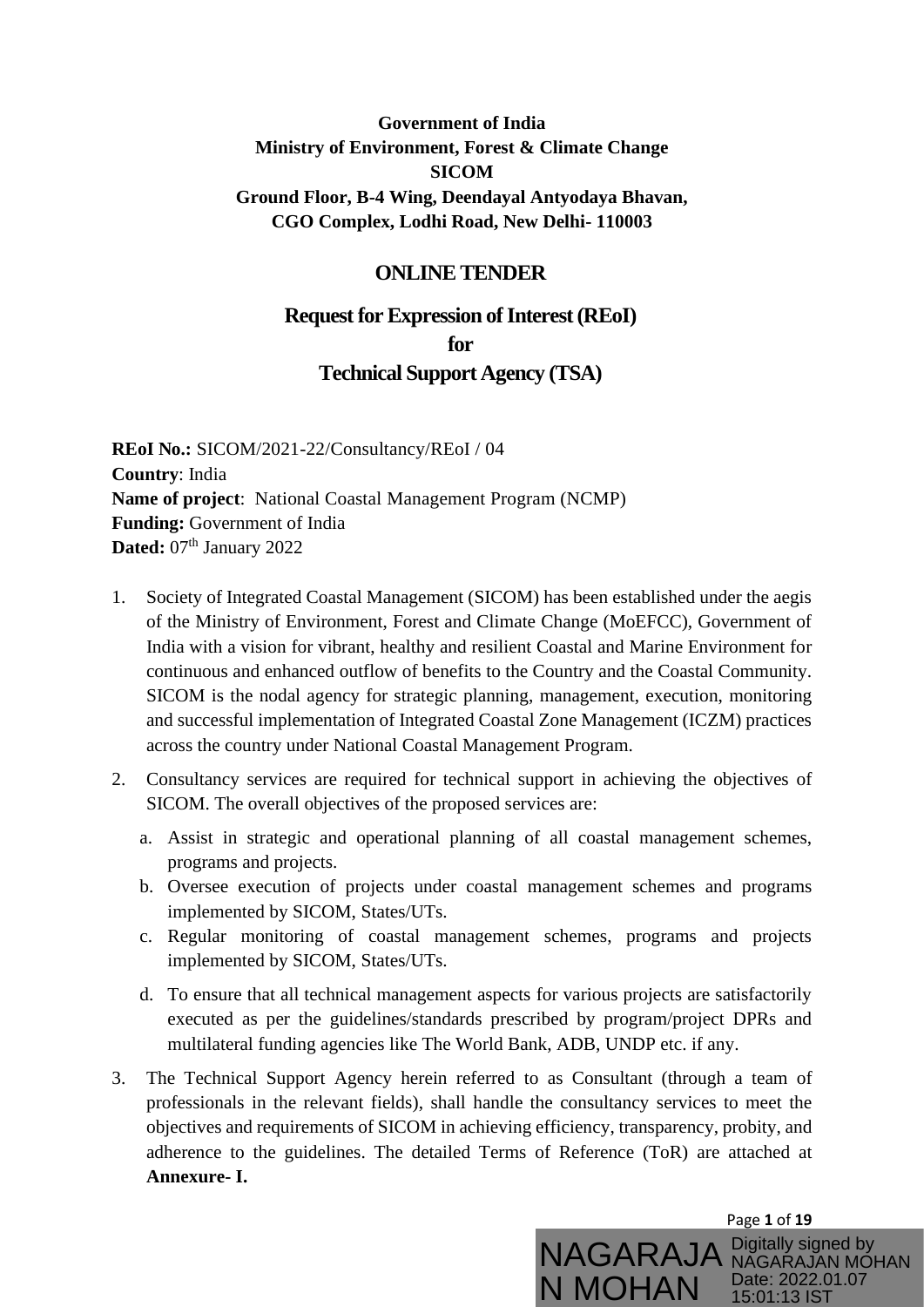- 4. Initially the contract will be for a period of 2 years. However, the contract may be extended for a further period based on the requirement and satisfactory performance of the entity.
- 5. SICOM intends to select a reputed/experienced consulting firms showing interest in providing such support services.
- 6. The Consultancy firm will be selected through Quality and Cost Based Selection (QCBS) method as set out in the General Financial Rules (GFR) 2017 and Manual for Procurement of Consultancy & Other Services 2017 of the Department of Expenditure, Ministry of Finance, Government of India.
- 7. Only Firms/Agencies fulfilling the following mandatory requirement(s) are eligible to submit their Expression of Interest (EoI):
	- a) The Consultancy firm should have an average turnover of minimum of INR 2 crore during the last three Financial Years i.e., 2017-18, 2018-19 and 2019-2020.
	- b) Consulting firm or its subsidiary or its parent company should not have been suspended/ debarred/ blacklisted by any Central / State Government / Public Sector Undertaking on the date of opening of EoI (Undertaking to this effect as per **Annexure-II** must be submitted compulsorily).
	- c) Consulting firm should not have any Conflict of Interest as per GFR (Declaration as per **Annexure-III** shall be submitted).
	- d) The Consultancy firm must be incorporated/ registered under the Indian Companies Act 1956/ 2013; or established under the Indian Partnership Act; LLP Act, 2008; or established under Society Registration Act,1860, State Owned Enterprises.
	- e) The Firm should have been in operation for the last 10 years.
	- f) The Consultancy firm should have an experience of at least three completed assignments of providing consulting services during the last 5 years i.e., April 2016 to March 2021 as under-
		- At least 1 completed work should be in the field of planning or monitoring of any Coastal Management project in India with the contract value of minimum of INR 1 crore.
		- Other two completed works should be in the field of Climate Change/ Environment/ Natural Resource Management with contract value of a minimum of INR 75 lakhs each.

#### *Notes:*

- *Checklist in this regard is placed at Annexure- IV, which needs to be duly filed in and submitted.*
- *In case of any incomplete/non-compliance of any of the above laid criteria, the EoI submitted by the Consultant will be summarily rejected.*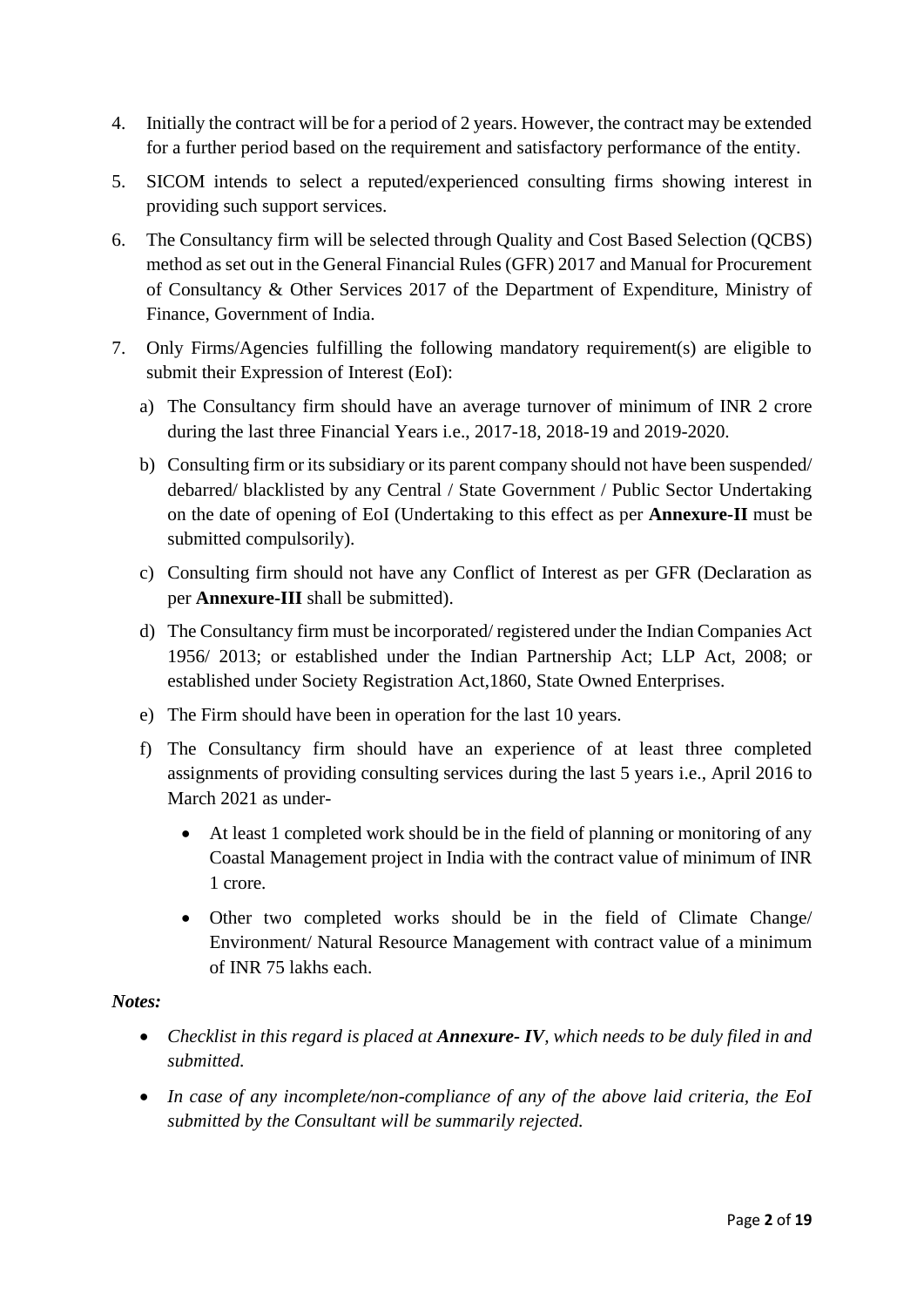### 8. The evaluation criteria for the EoI shall be:

| S.  | <b>Evaluation Criteria/sub-criteria</b>                                                                                                                                                                                                                              | <b>Maximum</b>  |
|-----|----------------------------------------------------------------------------------------------------------------------------------------------------------------------------------------------------------------------------------------------------------------------|-----------------|
| No. |                                                                                                                                                                                                                                                                      | marks (out of   |
|     |                                                                                                                                                                                                                                                                      | 100)            |
| a)  | <b>General Qualification</b>                                                                                                                                                                                                                                         | 50 Marks        |
|     | (i) Number of years of Active Existence of the firm (Maximum marks                                                                                                                                                                                                   |                 |
|     | $-10)$                                                                                                                                                                                                                                                               |                 |
|     | • 10-15 years 3 Marks                                                                                                                                                                                                                                                |                 |
|     | $\bullet$ 15-20 years - 7 Marks                                                                                                                                                                                                                                      |                 |
|     | • More than 20 years - 10 Marks                                                                                                                                                                                                                                      |                 |
|     | (ii) Experience of providing technical assistance/consultancy to Govt.<br>Agencies / Multilateral funding agency like World Bank / ADB etc.<br>during the last 5 years <i>i.e.</i> , from April 2016 to March 2021 either<br>completed or ongoing (Maximum Marks-40) |                 |
|     | One assignment in the field of coast management or evaluation<br>$\mathbf{i}$<br>of coastal management project in India<br>(Contract value INR 1-1.5 crores - 5 marks,<br>contract value more than INR 1.5 crores-10 marks)                                          |                 |
|     | ii) Assignments having design & planning in the field of climate<br>change/environment/natural resource management.<br>(5 marks for each assignment subject to maximum of 10<br>marks)                                                                               |                 |
|     | iii) Assignments having environment related works of evaluation of<br>plantations, coral reefs restoration etc.<br>(4 marks for each assignment subject to maximum of $8$ )                                                                                          |                 |
|     | <i>marks</i> )                                                                                                                                                                                                                                                       |                 |
|     | iv) Assignments involving Project Management/ Setting up Project<br>Management Units, etc.                                                                                                                                                                           |                 |
|     | $(2 \text{ marks for each assignment subject to maximum of } 4$<br><i>marks</i> )                                                                                                                                                                                    |                 |
|     | Assignments involving development of environment and social<br>V)<br>safeguard measures                                                                                                                                                                              |                 |
|     | (2 marks for each assignment subject to maximum of $4$<br><i>marks</i> )                                                                                                                                                                                             |                 |
|     | vi) Assignments on Training/Capacity building activities<br>(2 mark for each assignment subject to maximum of 4<br><i>marks</i> )                                                                                                                                    |                 |
| b)  | Qualification/Experience of 5 Key staff of the Organization                                                                                                                                                                                                          | <b>40 Marks</b> |
|     | preferably in line with similar assignment(s)                                                                                                                                                                                                                        |                 |
|     | Qualification-10 marks<br>(i)                                                                                                                                                                                                                                        |                 |
|     | (ii) Relevant experience including their participation in similar projects-                                                                                                                                                                                          |                 |
|     | 30 marks                                                                                                                                                                                                                                                             |                 |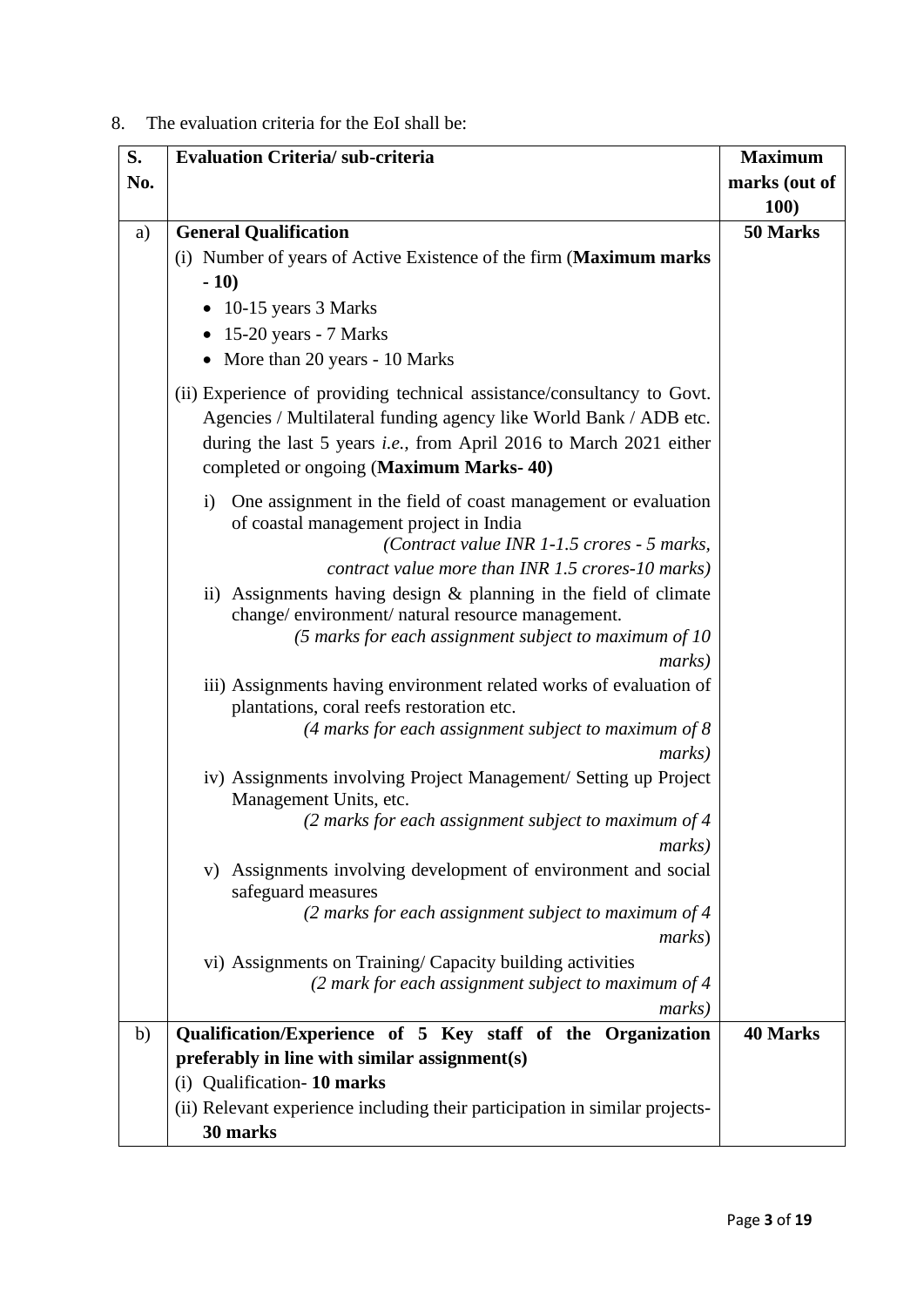| S.            | <b>Evaluation Criteria/sub-criteria</b>                              | <b>Maximum</b> |
|---------------|----------------------------------------------------------------------|----------------|
| No.           |                                                                      | marks (out of  |
|               |                                                                      | <b>100)</b>    |
| $\mathbf{c})$ | Financial strength of the Firm during the last three Financial Years | 10 Marks       |
|               | i.e., 2017-18, 2018-19 & 2019-2020                                   |                |
|               | Average annual turnover between INR 2 to 3 Crores- 3 marks           |                |
|               | (ii) Average annual turnover between INR 3 to 6 Crores- 6 marks      |                |
|               | (iii)Above 6 Crores - 10 marks                                       |                |

*Notes:* 

- *Certificate of Incorporation of the firm, curriculum vitae of key experts and financial statements are not required at this stage.*
- *Technical Support Agency means the entity/ firm which has executed the assignment(s) of similar nature.*
- 9. The EoI of only those Firm(s) that meet(s) the minimum criteria as stipulated at para 7 above will be accepted/evaluated. Evaluation will be strictly based on the substantive information/credentials/documentary evidence submitted by the Firm in support of the information as indicated at para 8 above. The Firm which secures a minimum of 70 marks out of 100 will be shortlisted. **Thereafter, a Request for Proposal (RfP) will be issued to a minimum of 3 (three) and a maximum of 8 (eight) top ranking/eligible firms based on the response to the REoI.**
- 10. The eligibility criteria of 'Experience of firm' and 'prior turnover' as given at Paras 7 a), 7 e), 8 a) (i) and 8 c) above are exempted for Micro and Small Enterprises (MSEs) and Startups, as defined in MSE Procurement Policy and Startups as defined by Department of Industrial Policy and Promotion. These firms will be given full marks for the mentioned parameters. In case of MSE/Startup, the Consultant shall submit the requisite documents along with the Undertaking as per **Annexure- V**.
- 11. Joint Ventures/ Consortiums firms are not eligible to participate in this tender.
- 12. The EoI should be duly signed & properly Indexed with heading & page numbering and supporting documents should be attached as per **Annexure- IV.** An authorized representative of the Consultant shall sign the original submission letters in the required format and shall initial all pages. The authorization shall be in the form of a written Power of Attorney as per **Annexure- VI**.
- 13. At this stage no technical and financial proposals are required. Based on the information submitted in response to this request for EoI, SICOM will shortlist the qualifying Firms and issue the Request for Proposal (RfP) document to the qualified firms.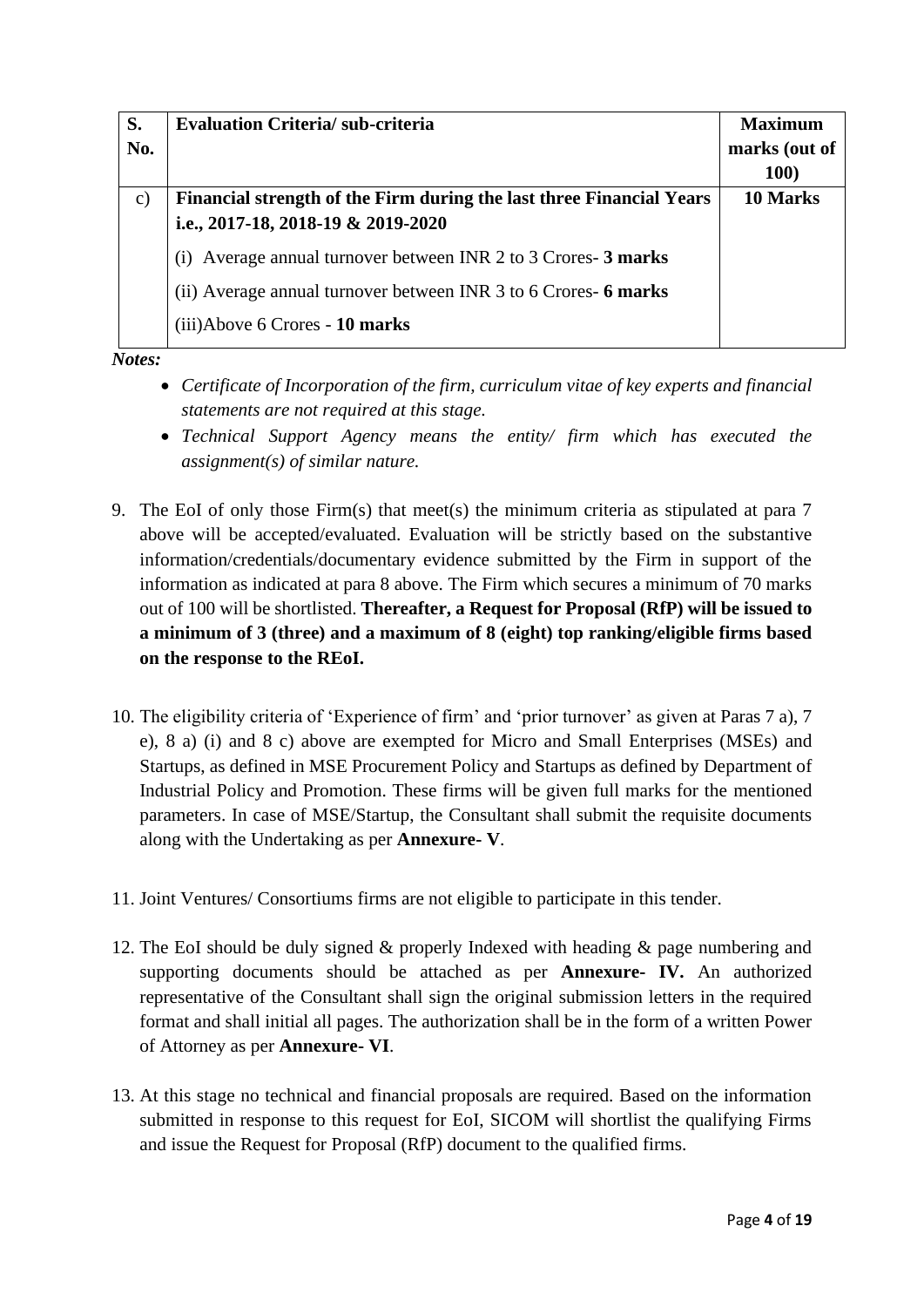- 14. REoI document may be downloaded from the web portal: **https://moefcc.euniwizarde.com or through SICOM's website: sicom.nic.in** prior to the deadline for submission of EoI online. **The EoI shall be submitted online only** on the e-Procurement Portal. After downloading the REoI document, the Bidder should go through them carefully and then upload the required documents. Only firms registered under **E-Procurement Portal https://moefcc.euniwizarde.com/**, can participate in the bid using a valid Digital Signature Certificate (DSC) and valid email address. The shortlisted firms shall be invited to submit detailed proposals online in the form of Request for Proposal (RfP) later.
- 15. Interested Firms must upload Expression of Interest online up to 1415 hours of 31<sup>st</sup> January 2022.

| Office name           | SICOM, Ministry of Environment, Forest & Climate Change |  |  |  |  |
|-----------------------|---------------------------------------------------------|--|--|--|--|
| <b>Office Address</b> | SICOM, Ground Floor, B4 Wing, Pt. Deendayal Antyodaya   |  |  |  |  |
|                       | Bhawan, CGO Complex, Lodhi Road, New Delhi -110003      |  |  |  |  |
| <b>Contact Number</b> | 011-24360934                                            |  |  |  |  |
| Email ID              | procurrent.sicom@gov.in                                 |  |  |  |  |
| Website               | www.sicom.nic.in                                        |  |  |  |  |
|                       |                                                         |  |  |  |  |

#### 16. **Address for communication:**

- 17. The EoIs will be opened ONLINE on 31<sup>st</sup> January 2022 at 1500 hrs.
- 18. The EoI received unsigned/ incomplete shall be summarily rejected.
- 19. SICOM reserves the right to accept or reject any or all proposal (s) without assigning any reasons thereof.

SICOM New Delhi- 110003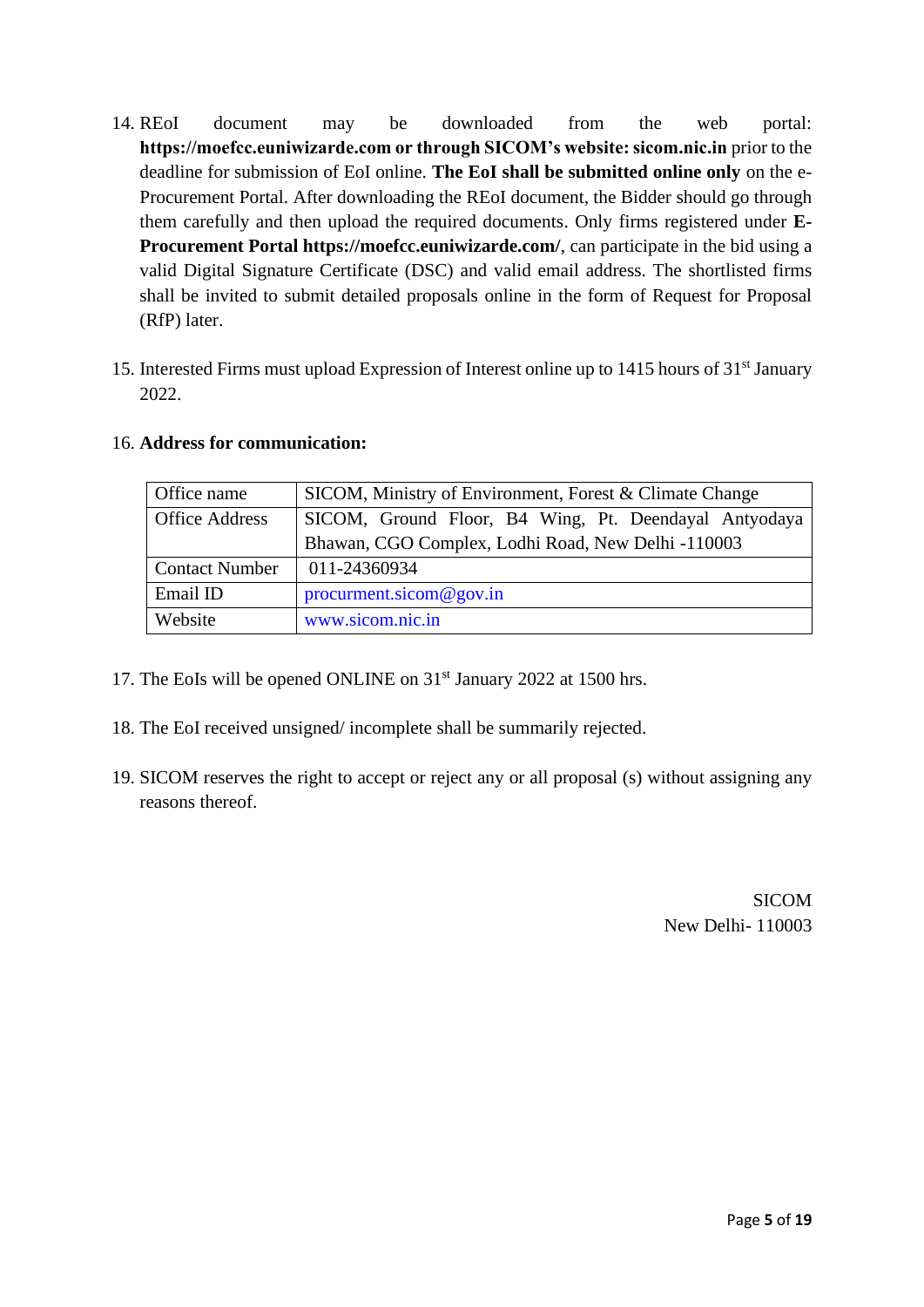#### **Annexure- I**

## **Terms of Reference For Technical Support Agency**

#### **Background**

- 1. Society of Integrated Coastal Management (SICOM) has been established under the aegis of the Ministry of Environment, Forest and Climate Change (MoEFCC), Government of India with a vision for vibrant, healthy and resilient Coastal and Marine Environment for continuous and enhanced outflow of benefits to the Country and the Coastal Community. SICOM is the nodal agency for strategic planning, management, execution, monitoring and successful implementation of Integrated Coastal Zone Management (ICZM) practices across the country under National Coastal Management Program.
- 2. SICOM acts as a technical Secretariat to the National Coastal Zone Management Authority (NCZMA) related to regulatory provisions and CRZ classification of coastal stretches of the country. It has also embarked upon the Pilot Blue Flag Programme, a first in India under Beach Environment & Aesthetic Management Services (BEAMS) for development of world class Beaches in India.
- 3. SICOM serves as an interface among coastal communities, experts, and governments, including providing with and disseminating examples of best practices and guidelines for coastal and marine ecological security and livelihood security of coastal and island communities.

#### **Objective of the Assignment**

- 4. The Consulting services are required to support in technical management functions of SICOM. The overall objectives of the proposed services are:
	- a) Technical assistance and support to the SICOM in the form of a centralized cell to:
		- Assist in strategic and operational planning of all coastal management schemes, programs and projects.
		- Oversee execution of projects under coastal management schemes and programs implemented by SICOM, States/UTs.
		- Regular monitoring of coastal management schemes, programs and projects implemented by SICOM, States/UTs.
	- b) To ensure that all technical management aspects for various projects are satisfactorily executed as per the guidelines/standards prescribed by program/project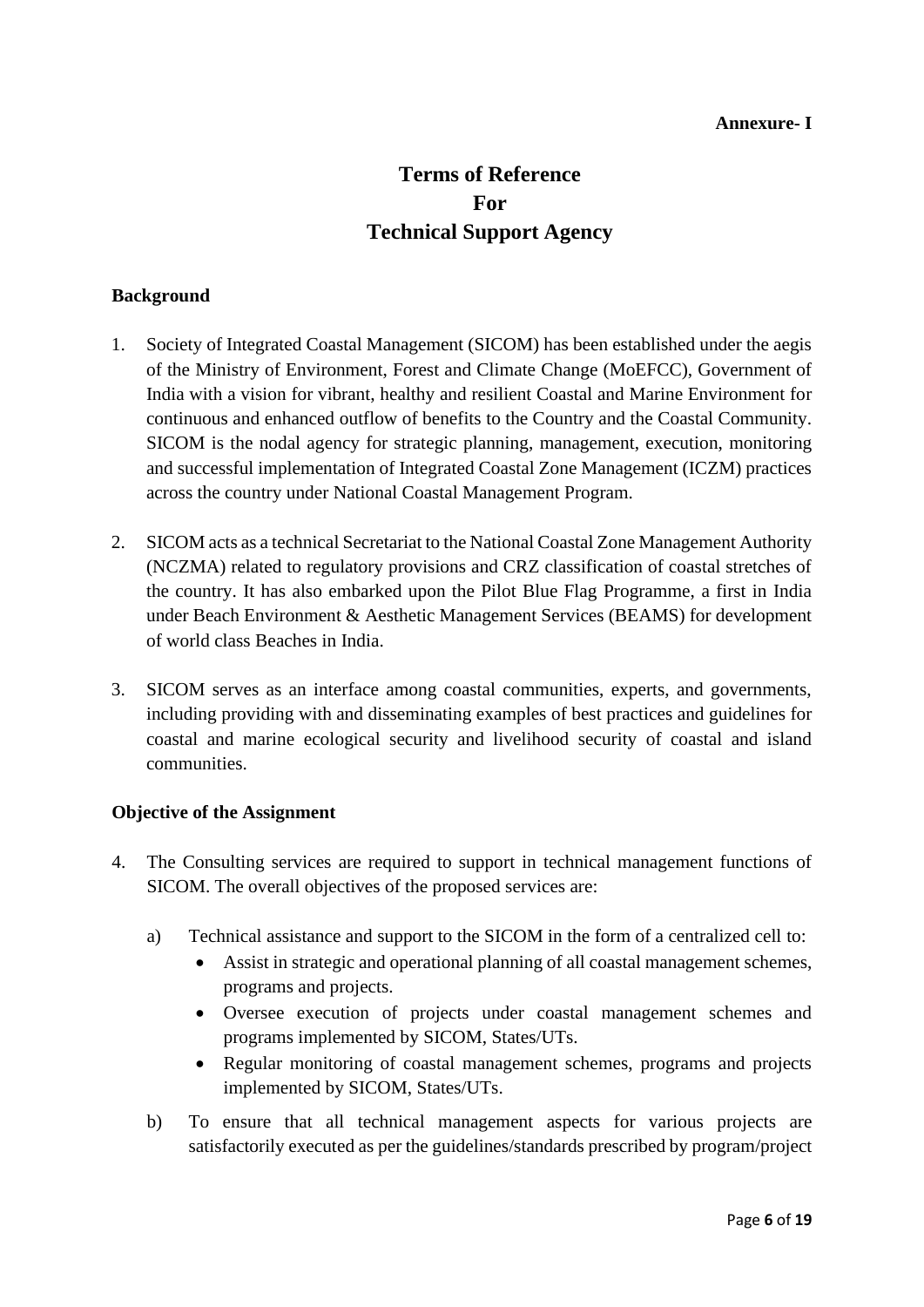DPRs and multilateral funding agencies like The World Bank, ADB, UNDP etc. if any.

#### **Scope of Consulting Services**

5. The agency would be responsible for providing technical and managerial assistance to SICOM. The details of the services to be provided by the agency are as follows:

#### a) **Project Design & Planning Activities**

- Provide support to SICOM in preparation of the project proposals for funding, terms of reference (ToR) for hiring consultants for various activities.
- Assist SICOM in strategic & operational planning of all coastal management schemes, programs and projects.
- Assist SICOM in preparing activity implementation plans and other readiness requirements for project implementation.

#### b) **Review and Technical Backstopping Activities**

- Oversee execution of coastal management schemes, programs and projects implemented directly by SICOM, States/UTs.
- Review of project appraisal reports/project proposals, other related studies and formulation of reports for appraisal of the Ministry and project approving entity.
- Review the reports and feedback provided by the state level organizations during project execution and consult state government officials and other implementing partners to seek views and feedback as well as facilitate decision making by SICOM.
- Review reports submitted by consultants and to provide inputs for improvements.

#### c) **Monitoring Activities**

- Provide support to develop and implement a robust monitoring system and follow up mechanisms to ensure that all the activities are carried out as planned by SICOM and states.
- Provide support to monitor project execution on monthly basis and update the project management plan whenever it becomes necessary to do so.
- Visit project sites to seek feedback from project beneficiaries, assess the impact of interventions undertaken under the project and liaise with all relevant teams within the organizations with a view to prepare quarterly and annual project reports (or other periods as may be required).
- Provide qualitative and quantitative assessment of:
	- Adherence to timelines
	- Financial progress including chronology of funds release and utilization status.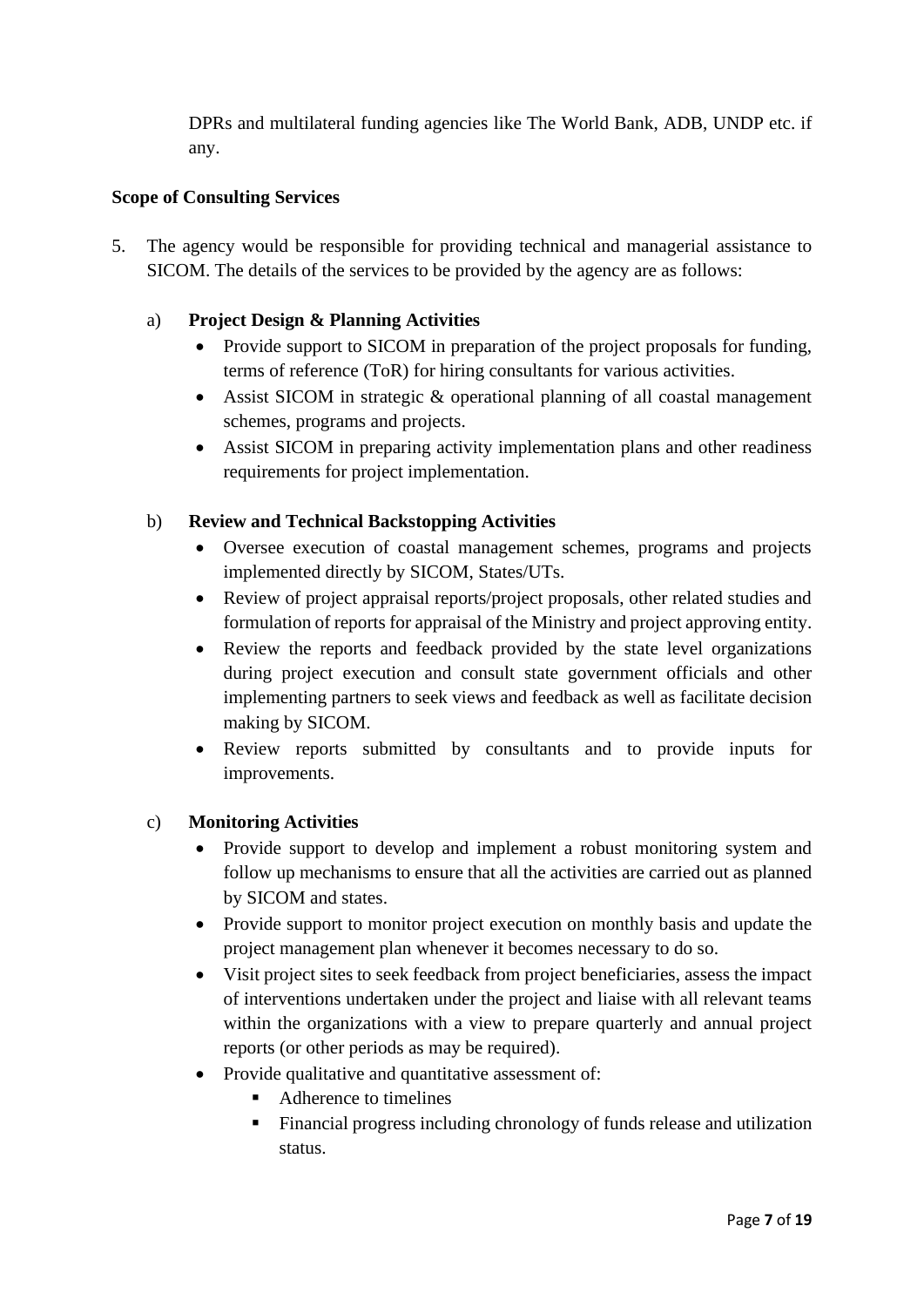- Physical progress including assets created (structural and human capacity).
- Assess the extent the project has helped build resilience and adaptive capacity of communities and ecosystems at the project sites.
- Provide an assessment of how the project outputs/outcomes have contributed to overall objectives of SICOM *e.g.,* conserving coastal ecosystem, pollution abatement, improving livelihoods, etc.
- Identify the gaps in achievement of outcomes and reasons thereof.

#### d) **Environmental and Social Safeguards Activities**

- Enable execution of Environment and Social Impact Assessment, as and when required.
- Assist SICOM in implementing and monitoring Environmental and Social Management Framework (EMSF) and ensuring the inclusion of EMSF in related documents.

#### e) **Training, Communication and Management Activities**

- Coordinate training and capacity building of technical staff of the organizations and other identified stakeholders to ensure long-term sustainability of the implementation procedures, with a view of strengthening staff capacities and skills, filling skills gap and also support institutional strengthening.
- Participate in reviews of the partner/ implementation organizations.
- Assist in organizing workshops/ dissemination events /trainings/ preparation for participation in national & international events/ draft MoUs for cooperation arrangements for internal as well as external stakeholders.

#### **Period of Assignment**

6. The assignment will start within one month from the date of signing of the contract. The initial period of this assignment will be for 2 years. After 2 years, the engagement may be extended based on satisfactory performance of services rendered, requirement and on mutual consent before the expiry of the contract period.

#### **Skills Required**

7. The agency is expected to employ the following key personnel for the execution of the services: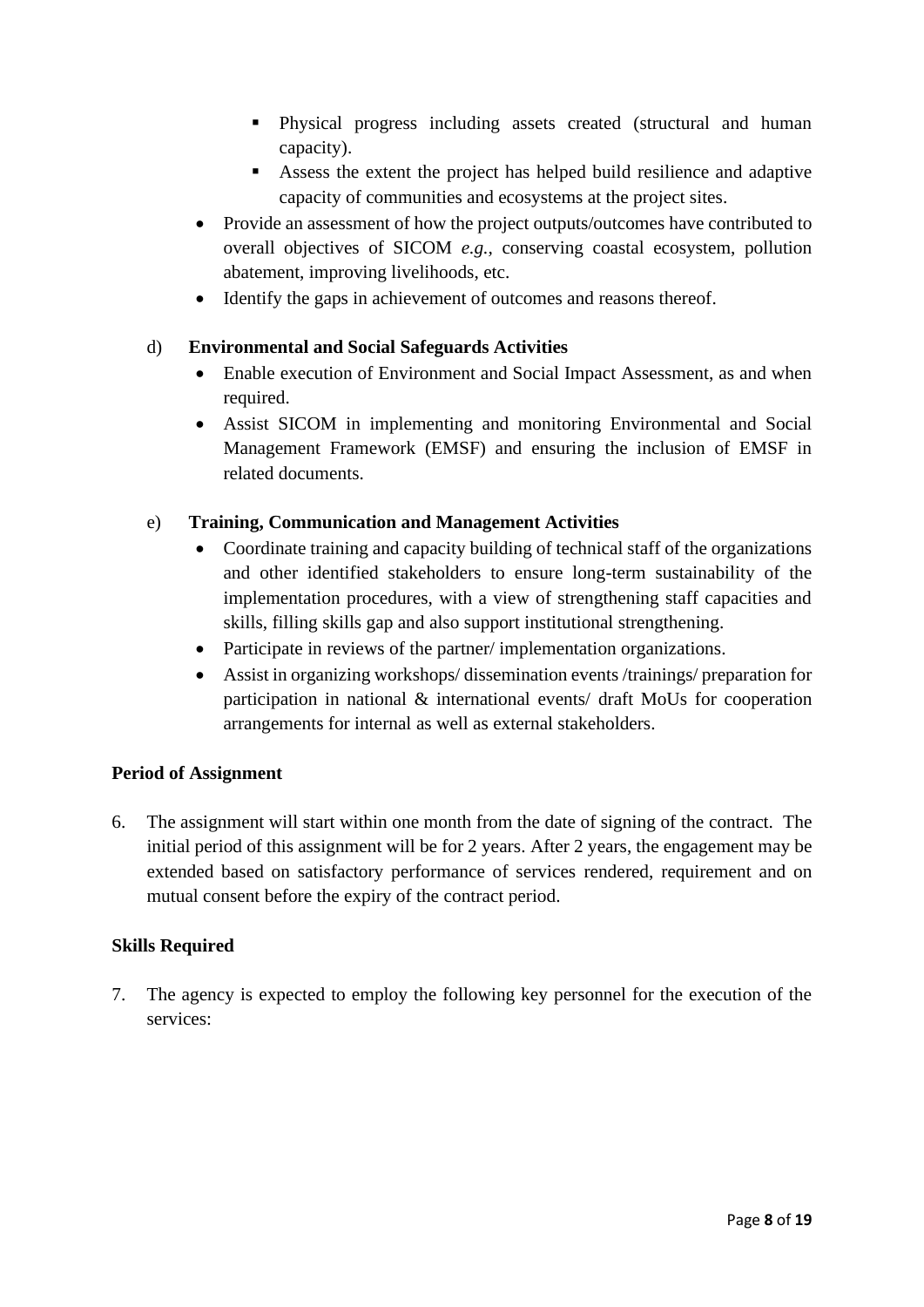| <b>S.</b><br>No. | <b>Key</b><br>professionals                                | <b>Qualification and Experience required</b>                                                                                                                                                                                                                                                                                                                            | <b>Number</b><br><b>of</b><br>persons | <b>Person-</b><br>months |
|------------------|------------------------------------------------------------|-------------------------------------------------------------------------------------------------------------------------------------------------------------------------------------------------------------------------------------------------------------------------------------------------------------------------------------------------------------------------|---------------------------------------|--------------------------|
| $\mathbf{i}$     | Knowledge<br>Management<br>Specialist                      | Master's or higher degree in coastal or marine<br>sciences or in related fields with minimum 10<br>years of experience including on creating or<br>managing extensive and integrated knowledge<br>base of marine and coastal resources                                                                                                                                  | 1                                     | Full<br>Time             |
| $\rm ii)$        | Communication<br>Expert                                    | Master's<br>journalism/<br><b>Mass</b><br>degree<br>in<br>related field<br>communication or a<br>with<br>10<br>of<br>minimum<br>experience<br>years<br>in<br>communication field related to development<br>implementation<br>of<br>communication<br>and<br>strategy, awareness campaign, IEC plan,<br>stakeholder engagement etc.                                       | 1                                     | Full<br>Time             |
| iii)             | Social<br>cum<br>Livelihood<br>Expert                      | Master's degree in Social Science stream with<br>minimum 10 years of experience as Social /<br>Livelihood specialist for development projects                                                                                                                                                                                                                           | 1                                     | Full<br>Time             |
| iv)              | Administration<br>Consultant                               | Graduate from a recognized university with a<br>minimum of total 20 years of experience in<br>Government of India/Autonomous Bodies/<br>PSUs/ Government Societies and held post of<br>not below the rank of Under Secretary level and<br>FR/GFR/RR/General<br>well-versed<br>with<br>Administration Good interpersonal skills with<br>knowledge of MS Word, Excel etc. | 1                                     | Full<br>Time             |
| V)               | Geographic<br>Information<br>System<br>(GIS)<br>Specialist | Master's degree in Geographic Information<br>Science or related fields with 10 years of<br>experience in application of GIS, having<br>experience in producing GIS based maps and<br>analysis used for planning purposes at national<br>or local authority levels                                                                                                       | 1                                     | Full<br>Time             |
| vi)              | Junior<br>Consultants                                      | Marine/<br>Master's<br>degree<br>in<br>Environment/life/fisheries<br>Sciences<br>with<br>minimum of 2 years of relevant experience                                                                                                                                                                                                                                      | $\mathfrak{2}$                        | Full<br>time             |

*Notes:* 

• *Please note that the requirement of experts may increase or decrease depending upon the situation and or need. The experts will be deployed in a phased manner.* 

• *The Staff deployed may be required to perform additional assignments based on the requirement/situation from time to time.*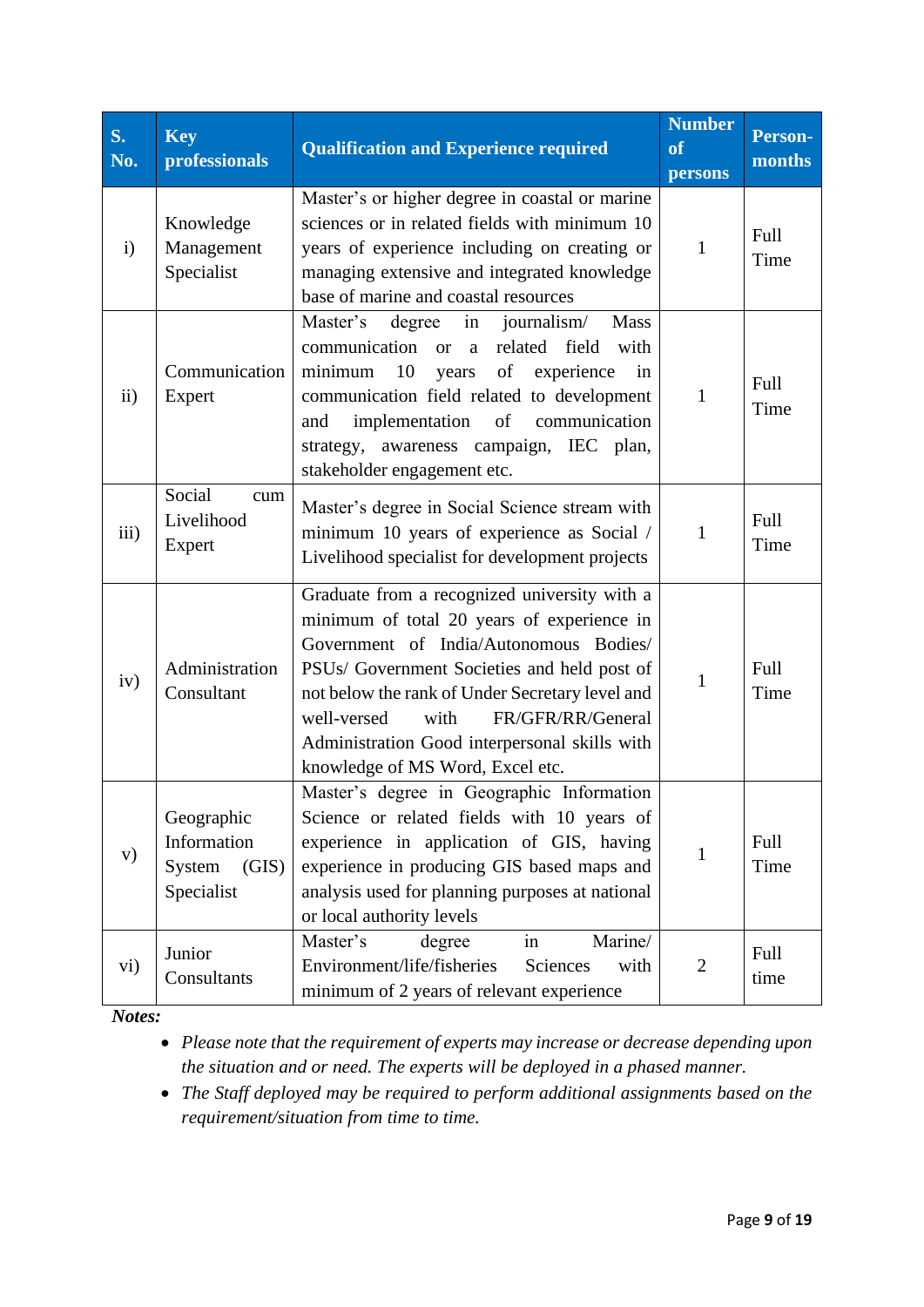#### **Place of Performance of Assignment**

8. The place of assignment will be at Delhi. However, staff of the firm/agency may be required to travel to the project area(s) as and when required and or instructed by SICOM.

#### **Facilities to be provided by SICOM**

- 9. The following facilities will be provided:
	- a) SICOM will provide well equipped work stations/Equipment/office stationery to the deputed staff of the Consultancy firm.
	- b) For outstation travel, the Consultant will be reimbursed for Economy Class Air ticket, Hotel Stay excluding food @Rs.5,000/- (excluding taxes) or at actuals whichever is less, per day and Daily Allowance of Rs.1,000/- per day by SICOM.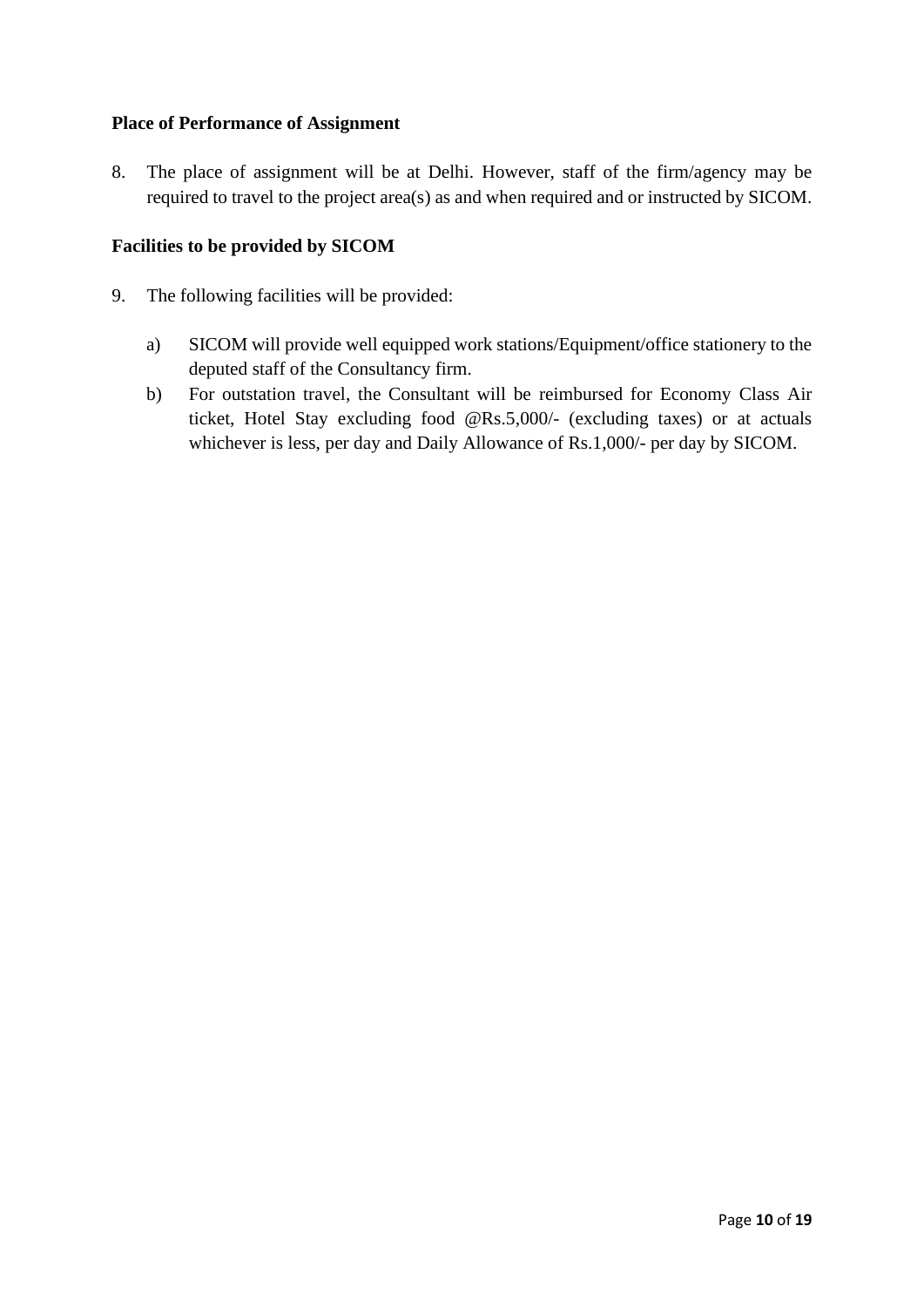#### **Annexure- II**

## **Undertaking**

(On Company/Firm's Letter head)

I \_\_\_\_\_\_\_\_\_\_\_ son/daughter of \_\_\_\_\_\_\_\_\_\_\_\_\_\_\_ resident of \_\_\_\_\_\_\_\_\_\_\_\_\_\_\_\_\_\_\_ solemnly declare that I am an authorized signatory of M/s \_\_\_\_\_\_\_\_\_\_\_\_\_\_\_\_\_\_\_\_\_\_ *(insert name of the company with full address)* and I hereby affirm that we, our subsidiary/ our parent company, have not been suspended/ debarred/ blacklisted by any Ministry/Department/Organization/PSUs on the date of opening of EoI.

Name: \_\_\_\_\_\_\_\_\_\_\_\_\_\_\_\_

Signature:

Mobile Number: \_\_\_\_\_\_\_\_\_\_\_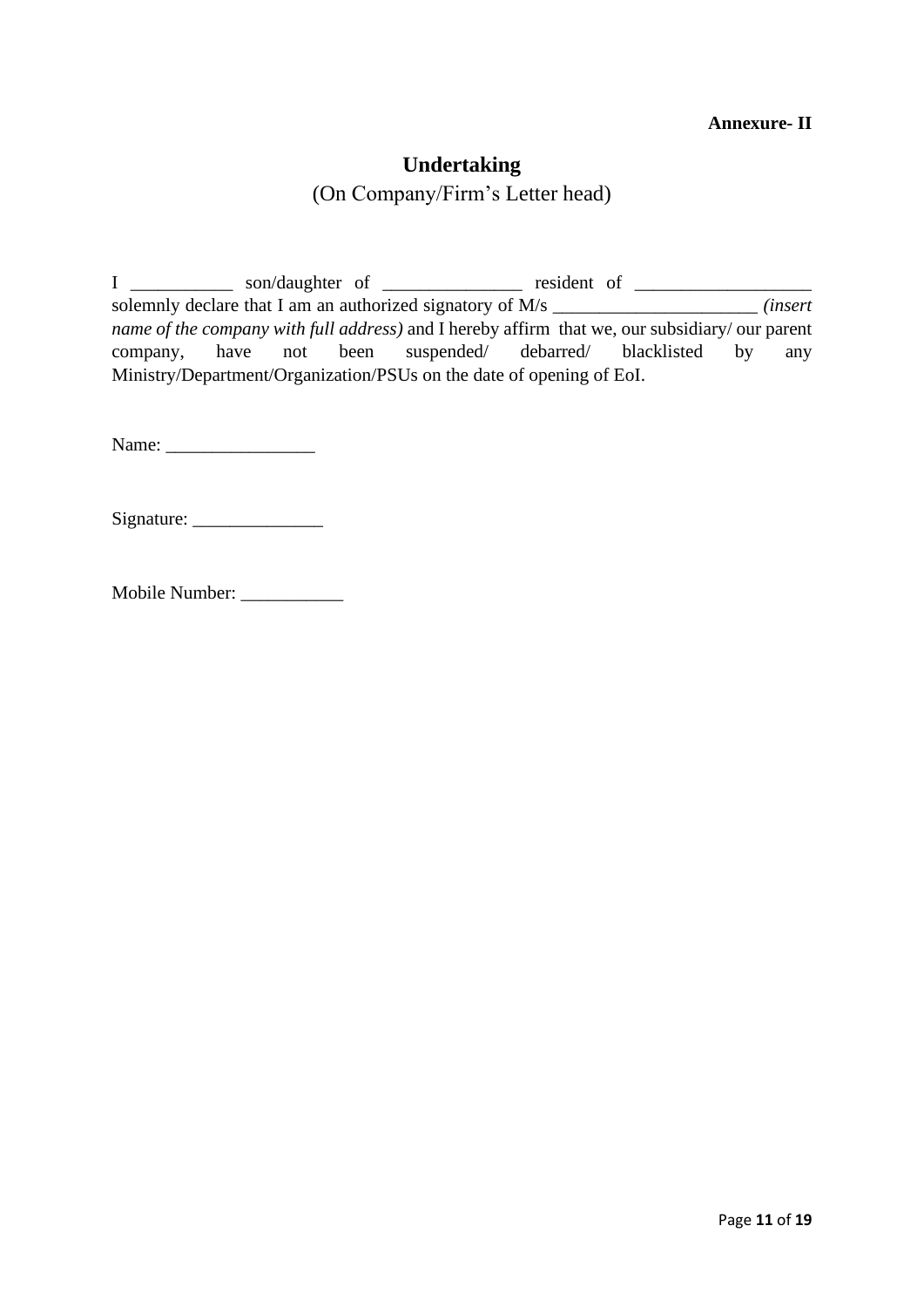#### **Annexure- III**

## **Conflict of Interest Declaration**

(On Letter Head)

#### **Ref. No.:** [*insert title and ref. number]*

#### **To:** [*insert: name and address of Client]*

We, the undersigned, declare that as per the given terms and conditions in the tender document, there shall be no Conflict of Interest.

A bidder in this Tender process shall be considered to have a conflict of interest if the bidder:

- directly or indirectly control, are controlled by or are under common control with another Bidder; or
- receive or have received any direct or indirect subsidy/ financial stake from another bidder; or
- have the same legal representative/ agent as another bidder for purposes of this bid. A Principal can authorize only one agent, and an agent also should not represent or quote on behalf of more than one Principals. However, this shall not debar more than one Authorized distributor from quoting equipment manufactured by an Original Equipment Manufacturer (OEM), in procurements under Proprietary Article Certificate; or
- have a relationship with another bidder, directly or through common third parties, that put it in a position to have access to information about or influence the bid of another Bidder or influence the decisions of the Procuring Entity regarding this Tender process; or
- participate in more than one bid in this tender process. Participation in any capacity by a Bidder (including the participation of a Bidder as sub-contractor in another bid or vice-versa) in more than one bid shall result in the disqualification of all bids in which he is a party. However, this does not limit the participation of a non-bidder firm as a sub-contractor in more than one bid; or
- would provide goods, works, or non-consulting services resulting from or directly related to consulting services (or were provided by any affiliate that directly or indirectly controls, is controlled by, or is under common control with that firm), for the procurement planning (inter-alia preparation of feasibility/ cost estimates/ Detailed Project Report (DPR), design/ technical specifications, terms of reference (ToR)/ Activity Schedule/ schedule of requirements or the Tender Document etc.) of this Tender process; or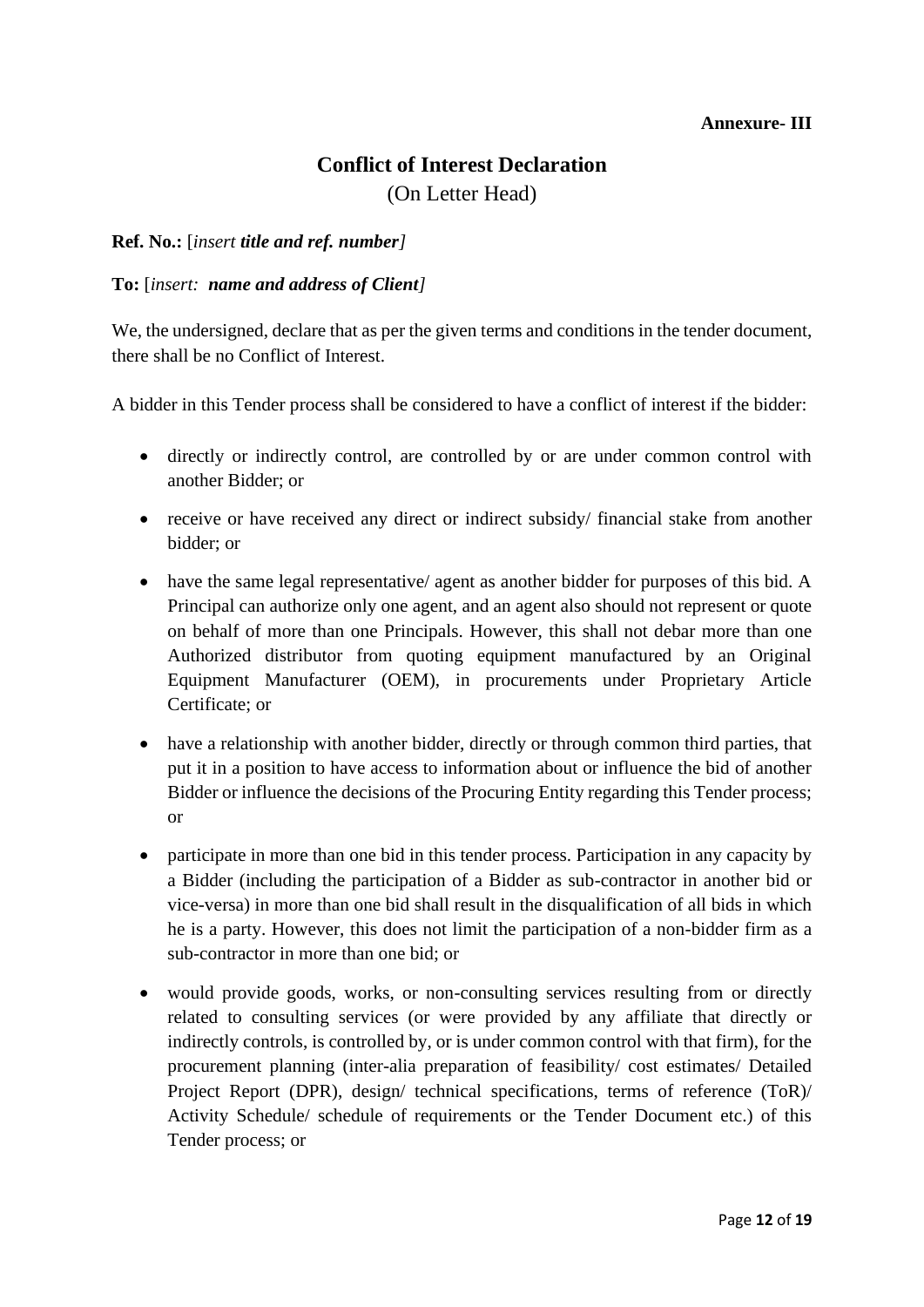• have a close business or family relationship with a staff of the Procuring Organization who: (i) are directly or indirectly involved in the preparation of the Tender document or specifications of the Tender Process, and/or the evaluation of bids; or (ii) would be involved in the implementation or supervision of resulting Contract unless the conflict stemming from such relationship has been resolved in a manner acceptable to the Procuring Entity throughout the Tender process and execution of the Contract.

I/we have read and understood the above conditions and declare that there is no Conflict of Interest with regards to this assignment.

In case of any Conflict of Interest found during the tendering process or during contract period/implementation, we and in the case of a Joint Venture all partners to it, will automatically be suspended/ debarred/ blacklisted from being eligible for participating in bidding and further legal action as deemed fit may be initiated in this regard. The decision taken by Client will be final.

**Signed:** *[insert signature of person whose name and capacity are shown below]* **Name:** [*insert: name of person signing the Conflict of Interest Declaration],* in the capacity of *[insert: legal capacity of person signing the Conflict of Interest Declaration]* Duly authorized to sign the bid for and on behalf of: *[insert name of Bidder]* **Dated** on day of 2022 *[add Corporate Seal (where appropriate)]*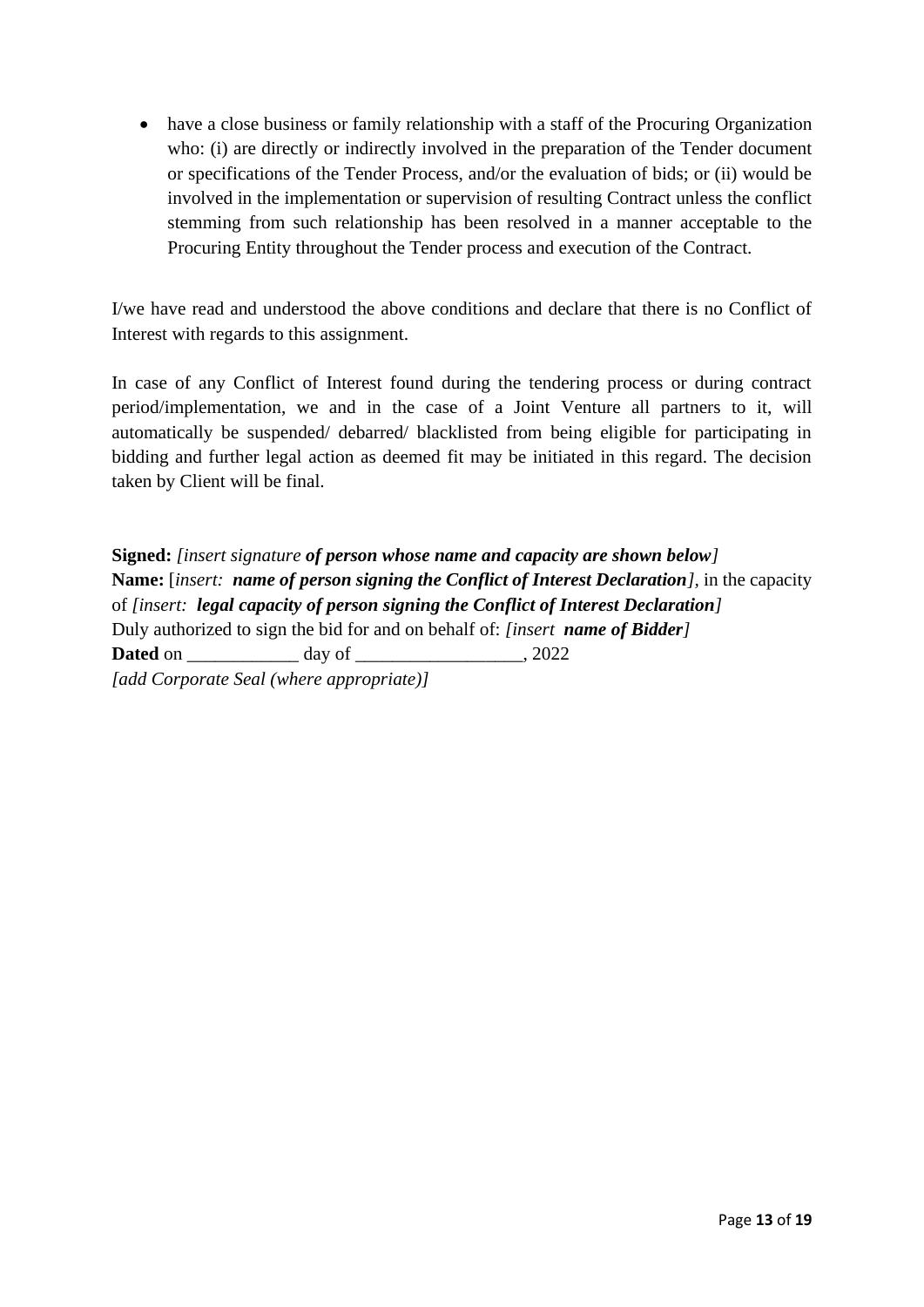## **Annexure- IV**

| S.             | <b>Eligibility Criteria</b>                                                                                                                                                                                                                                                                                       | <b>Supporting Documents</b>                                                                                                                                                                                                                                                                                                                                                                                          | Page |
|----------------|-------------------------------------------------------------------------------------------------------------------------------------------------------------------------------------------------------------------------------------------------------------------------------------------------------------------|----------------------------------------------------------------------------------------------------------------------------------------------------------------------------------------------------------------------------------------------------------------------------------------------------------------------------------------------------------------------------------------------------------------------|------|
| No.            |                                                                                                                                                                                                                                                                                                                   |                                                                                                                                                                                                                                                                                                                                                                                                                      | Nos. |
| $\mathbf{1}$   | Consultancy firm/entity<br>The<br>be<br>must<br>incorporated/ registered under the Indian<br>Companies Act 1956/2013; or established<br>under the Indian Partnership Act; LLP Act,<br>established<br>2008;<br><sub>or</sub><br>under<br>Society<br>Registration Act 1860,<br><b>State</b><br>Owned<br>Enterprises | Self Declaration on letter<br>head<br>submitted<br>shall be<br>including name of the firm<br>and details of partners etc.<br>along<br>with<br>copy<br>of<br>Registration Certificate.                                                                                                                                                                                                                                |      |
| $\overline{2}$ | Average annual turnover of the Entity during<br>the last 3 financial years i.e., 2017-18, 2018-<br>19 & 2019-2020                                                                                                                                                                                                 | Self declaration on letter head<br>shall be submitted<br>In case of MSE / startups, a<br>copy of valid registration<br>certificate/Udyog Aadhaar<br>Memorandum<br>and<br>other<br>mandatory documents as per<br>GFR 2017 shall be enclosed,<br>failing which their tender will<br>liable<br>be<br>to<br>be<br>ignored/rejected.<br>Also<br>Undertaking<br>as<br>per<br>Annexure- IX<br>shall<br>be<br>submitted      |      |
| 3              | Experience of the Entity                                                                                                                                                                                                                                                                                          | A self declaration on letter<br>head to be submitted<br>In case of MSE / startups, a<br>copy of valid registration<br>certificate/Udyog<br>Aadhaar<br>Memorandum<br>and<br>other<br>mandatory documents as per<br>GFR 2017 shall be enclosed,<br>failing which their tender will<br>liable<br>be<br>be<br>to<br>ignored/rejected.<br>Also<br>Undertaking<br>as<br>per<br>Annexure-<br>IX<br>shall<br>be<br>submitted |      |

# **Check List- Supporting Documents**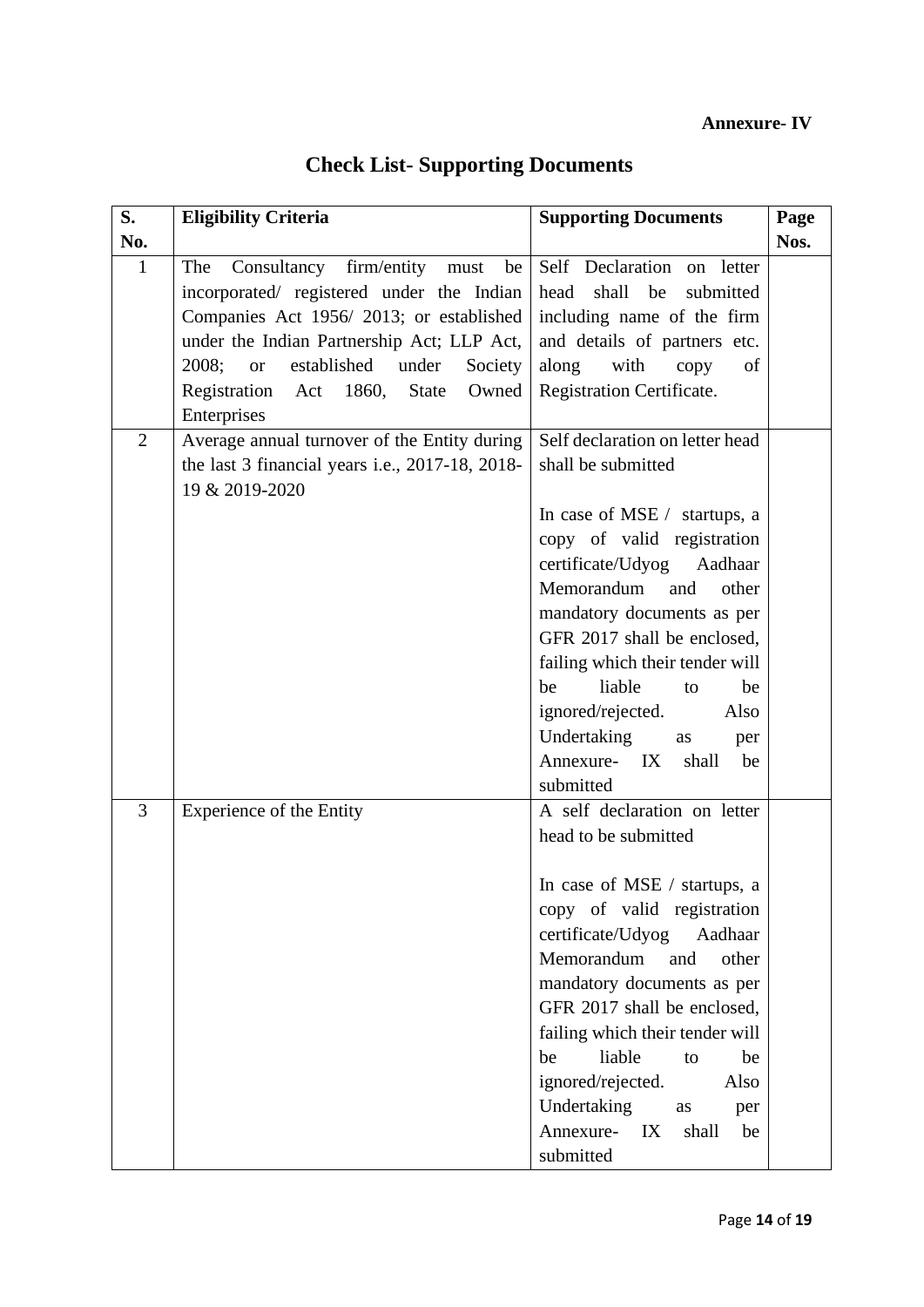| $\overline{4}$ | The Entity including its subsidiaries and             | Undertaking in firm's letter         |  |
|----------------|-------------------------------------------------------|--------------------------------------|--|
|                | Parent firm should not have been suspended/           | head as per Annexure- II             |  |
|                | debarred/<br>blacklisted<br>by<br>any                 |                                      |  |
|                | Ministry/Department/Organization/PSUs<br>on           |                                      |  |
|                | the last date of submission of EoI                    |                                      |  |
| 5              | The Entity should not have any conflict of            | Declaration in firm's letter         |  |
|                | interest as per GFR 2017                              | head as per Annexure- III            |  |
| 6              | In case of MSE or Start up as defined by              | of Udyog<br>Copy<br>Aadhar           |  |
|                | DIPP, Certificate should be enclosed                  | Memorandum, if the firm is           |  |
|                |                                                       | MSE and wishes to take               |  |
|                |                                                       | benefits as per MSE Order            |  |
|                |                                                       | and Undertaking<br>as<br>per         |  |
|                |                                                       | <b>Annexure-V</b>                    |  |
| 7              | Power of Attorney                                     | As per Annexure-VI                   |  |
| 8              | The Consultancy firm should have experience           | Copy of Work orders and              |  |
|                | of at least three completed assignments of            | <b>Completion Certificates shall</b> |  |
|                | providing consulting services during the last 5       | be submitted                         |  |
|                | years i.e., April 2016 to March 2021 as under:        |                                      |  |
|                | • At least 1 completed work should be in the          |                                      |  |
|                | field of planning or monitoring of any                |                                      |  |
|                | Coastal Management project in India with              |                                      |  |
|                | the contract value of minimum of INR 1                |                                      |  |
|                | crore                                                 |                                      |  |
|                | • Other two completed works should be in              |                                      |  |
|                | the field of Climate change/ Environment/             |                                      |  |
|                | Natural Resource<br>Management<br>with                |                                      |  |
|                | contract value of a minimum of INR 75                 |                                      |  |
|                | lakhs each                                            |                                      |  |
|                |                                                       |                                      |  |
| 9              | of<br>providing<br>technical<br>Experience            | Details as per <b>Annexure</b> - VII |  |
|                | assistance/consultancy to Govt. Agencies /            |                                      |  |
|                | Multilateral funding agency like World Bank           |                                      |  |
|                | / ADB etc. during the last 5 years <i>i.e.</i> , from |                                      |  |
|                | April 2016 to March 2021 either completed or          |                                      |  |
|                | ongoing                                               |                                      |  |
| 10             | Qualification/Experience of 5 Key staff of the        | Details as per Annexure-             |  |
|                | Organization preferably in line with similar          | <b>VIII</b>                          |  |
|                | assignment(s)                                         |                                      |  |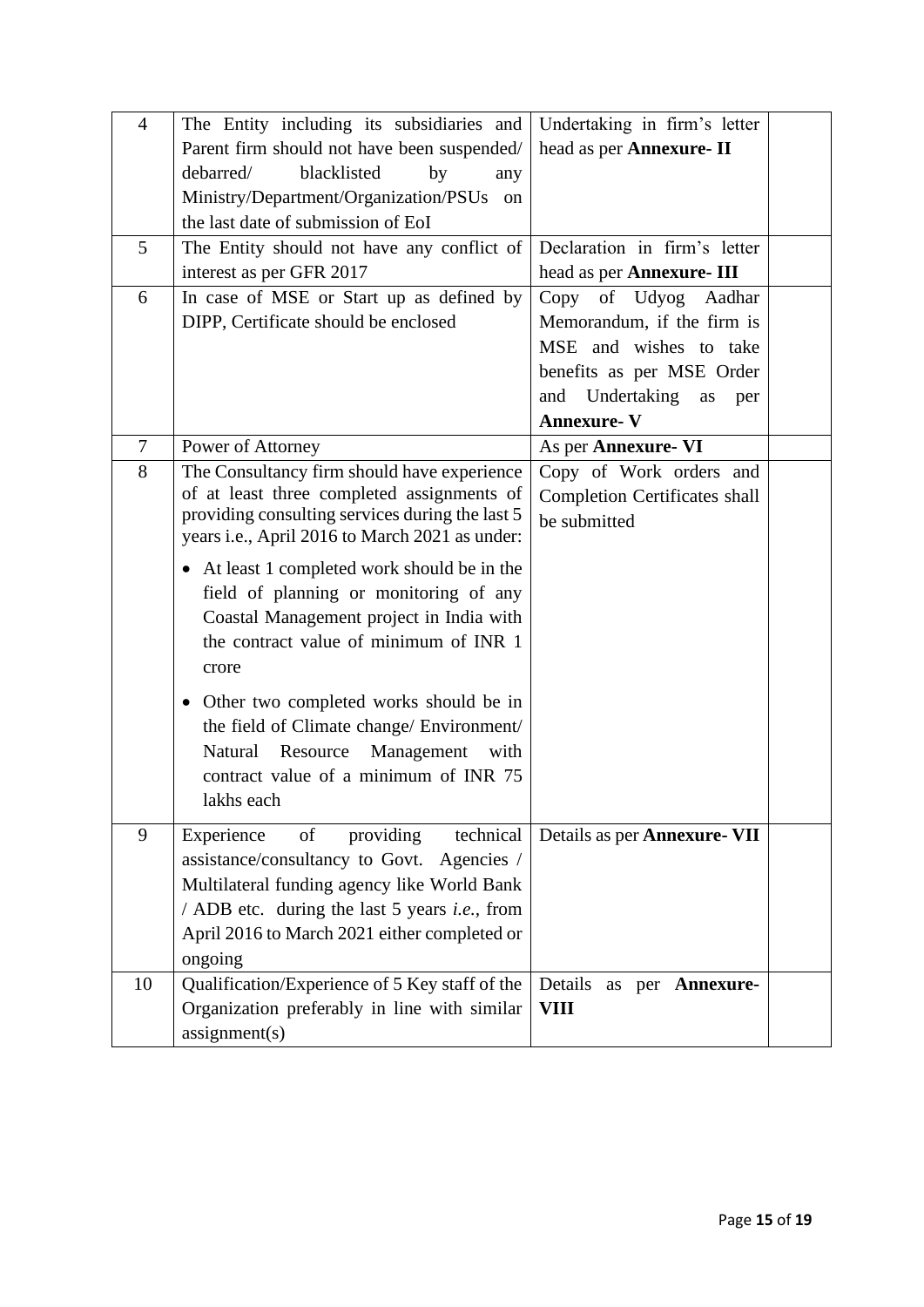## **Undertaking by MSE/Startups**

(On Company/Firm's Letter Head)

- a) I/ We have read and understood all the conditions and requirements of the tender document.
- b) I/ We are applying in this tender in the capacity of MSE/Startup and comply with all the laid down provisions as per General Financial Rules 2017 and as amended from time to time.
- c) The following documents, to substantiate my claim as MSE/Startup as required under GFR 2017, are enclosed:
	- --------------
	- --------------
	- --------------
	- --------------
- d) I/ We hereby certify that all the information furnished above are true to my knowledge. I have no objection to SICOM verifying any or all the information furnished in this document with the concerned authorities, if necessary.
- e) In case I/ We haven't submitted any of the requisite/ mandatory documents as per GFR 2017 then SICOM reserves the right to accept or reject the proposal without assigning any reason thereof.
- f) In the event of any information or statement being found to be incorrect in any way and at any time, the same be construed to be a misrepresentation, enabling SICOM to cancel the proposal at any point of time.
- g) I/ We also certify that, I/ We have understood all the terms and conditions indicated in the tender document and hereby accept the same completely and unconditionally.

Date

Signature of Bidder/Authorized signatory

Name of the Bidder

Seal of the Bidder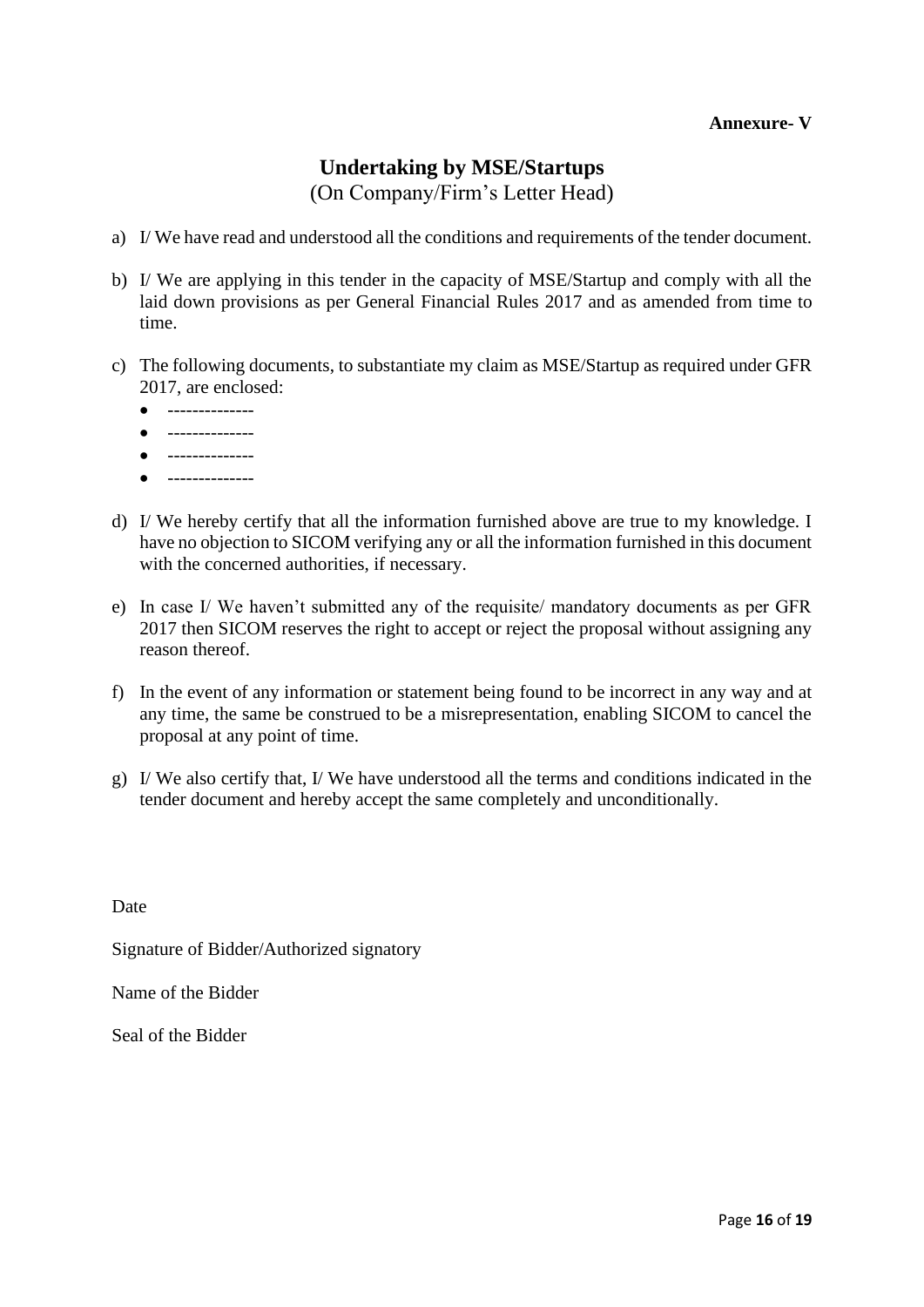#### **Annexure- VI**

#### **Power of Attorney**

(On Company/Firm's Letter Head)

We (name of the company and address of the registered office) do hereby appoint and authorize Mr./ Ms. (full name and residential address) who is presently employed with us and holding the position of \_\_\_\_\_\_\_\_\_\_\_, to do in our name and on our behalf, all such acts, deeds and things necessary in connection with or incidental to our bid document for **\_\_\_\_\_\_\_\_\_\_\_\_\_\_\_\_\_\_\_\_\_\_\_**, including signing and submission of all documents and providing information/ responses to SICOM in all matters in connection with our bid.

We hereby agree to ratify all acts, deeds and things lawfully done by our said ------------------------------pursuant to this Power of Attorney and that all acts, deeds and things done by him/her shall and shall always be deemed to have been done by us.

Dated day of 2021

For

(Signature)

(Name, Designation and Address) Accepted

(Signature)

(Name, Title and Address of the Authorized Person) Date

**Note:** The mode of execution of the Power of Attorney should be in accordance with the procedure, if any, laid down by the applicable law and the charter documents of the executants and when it is so required the same should be under common seal affixed in accordance with the required procedure. In addition, wherever required, the bidder should submit for verification the extract of the charter documents and documents such as a resolution / power of attorney in favour of the person executing this Power of Attorney for the delegation of power hereunder on behalf of the bidder.

In case the bid is signed by an authorized Director / Partner or Proprietor of the bidder, a certified copy of the appropriate resolution / document conveying such authority may be enclosed in lieu of the Power of Attorney.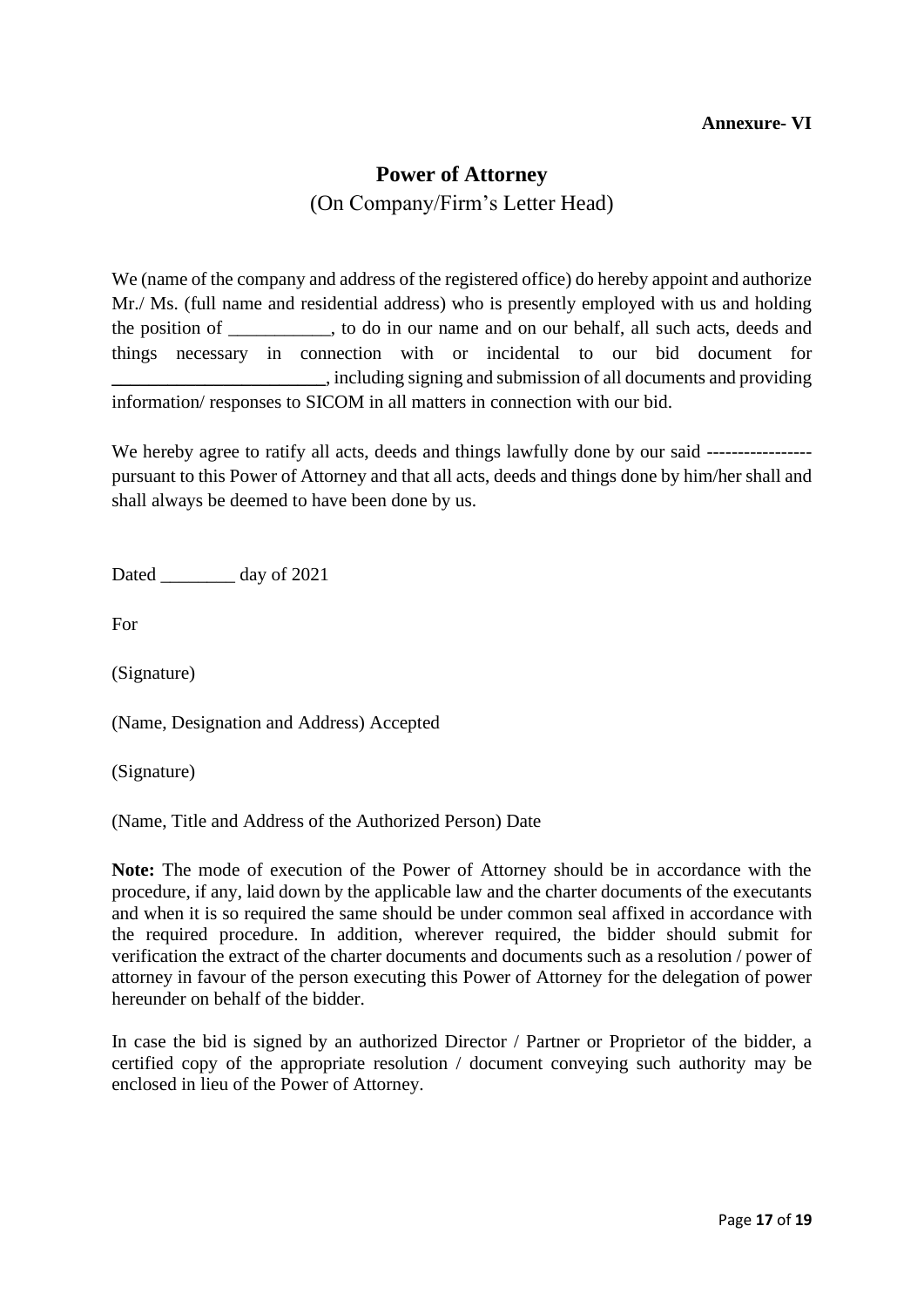#### **Annexure- VII**

**Details of Experience of providing technical assistance/consultancy to Govt. Agencies / Multilateral funding agency like World Bank / ADB etc. during the last 5 years** *i.e.,* **from April 2016 to March 2021 either completed or ongoing**

| No<br><b>Name</b><br>of<br>of<br>details<br>output<br>the<br>value<br><b>of</b><br>at Para $8 S. No a$ $(iii)$<br><b>Client</b><br>(INR in<br>Nos.<br>the<br><b>Contract</b><br>Lakhs)<br><b>Assignment</b><br>1.<br>One assignment in the<br>field<br>$\sigma$ f<br>coast<br>2.<br>management<br><sub>or</sub><br>evaluation of coastal<br>management project<br>in India | S. | <b>Assignment</b> | <b>Brief</b> | Deliverables/ | <b>Name</b> | <b>Duration</b> | <b>Contract</b> | <b>Consider</b><br>against | At   |
|----------------------------------------------------------------------------------------------------------------------------------------------------------------------------------------------------------------------------------------------------------------------------------------------------------------------------------------------------------------------------|----|-------------------|--------------|---------------|-------------|-----------------|-----------------|----------------------------|------|
|                                                                                                                                                                                                                                                                                                                                                                            |    |                   |              |               |             |                 |                 | <b>Evaluation Criteria</b> | Page |
|                                                                                                                                                                                                                                                                                                                                                                            |    |                   |              |               |             |                 |                 |                            |      |
|                                                                                                                                                                                                                                                                                                                                                                            |    |                   |              |               |             |                 |                 |                            |      |
|                                                                                                                                                                                                                                                                                                                                                                            |    |                   |              |               |             |                 |                 |                            |      |
|                                                                                                                                                                                                                                                                                                                                                                            |    |                   |              |               |             |                 |                 |                            |      |
|                                                                                                                                                                                                                                                                                                                                                                            |    |                   |              |               |             |                 |                 |                            |      |
|                                                                                                                                                                                                                                                                                                                                                                            |    |                   |              |               |             |                 |                 |                            |      |
|                                                                                                                                                                                                                                                                                                                                                                            |    |                   |              |               |             |                 |                 |                            |      |
|                                                                                                                                                                                                                                                                                                                                                                            |    |                   |              |               |             |                 |                 |                            |      |
| 3.<br>Assignments having                                                                                                                                                                                                                                                                                                                                                   |    |                   |              |               |             |                 |                 |                            |      |
| design & planning in<br>$\overline{4}$ .                                                                                                                                                                                                                                                                                                                                   |    |                   |              |               |             |                 |                 |                            |      |
| the field of climate                                                                                                                                                                                                                                                                                                                                                       |    |                   |              |               |             |                 |                 |                            |      |
| change/environment/                                                                                                                                                                                                                                                                                                                                                        |    |                   |              |               |             |                 |                 |                            |      |
| natural<br>resource                                                                                                                                                                                                                                                                                                                                                        |    |                   |              |               |             |                 |                 |                            |      |
| management.                                                                                                                                                                                                                                                                                                                                                                |    |                   |              |               |             |                 |                 |                            |      |
|                                                                                                                                                                                                                                                                                                                                                                            |    |                   |              |               |             |                 |                 |                            |      |
| Assignments having<br>environment related                                                                                                                                                                                                                                                                                                                                  |    |                   |              |               |             |                 |                 |                            |      |
| works of evaluation                                                                                                                                                                                                                                                                                                                                                        |    |                   |              |               |             |                 |                 |                            |      |
| of plantations, coral                                                                                                                                                                                                                                                                                                                                                      |    |                   |              |               |             |                 |                 |                            |      |
| reefs restoration etc.                                                                                                                                                                                                                                                                                                                                                     |    |                   |              |               |             |                 |                 |                            |      |
|                                                                                                                                                                                                                                                                                                                                                                            |    |                   |              |               |             |                 |                 |                            |      |
| Assignments                                                                                                                                                                                                                                                                                                                                                                |    |                   |              |               |             |                 |                 |                            |      |
| involving<br>Project                                                                                                                                                                                                                                                                                                                                                       |    |                   |              |               |             |                 |                 |                            |      |
| Management/ Setting<br>Project                                                                                                                                                                                                                                                                                                                                             |    |                   |              |               |             |                 |                 |                            |      |
| up<br>Management<br>Units,                                                                                                                                                                                                                                                                                                                                                 |    |                   |              |               |             |                 |                 |                            |      |
| etc.                                                                                                                                                                                                                                                                                                                                                                       |    |                   |              |               |             |                 |                 |                            |      |
|                                                                                                                                                                                                                                                                                                                                                                            |    |                   |              |               |             |                 |                 |                            |      |
| Assignments                                                                                                                                                                                                                                                                                                                                                                |    |                   |              |               |             |                 |                 |                            |      |
| involving                                                                                                                                                                                                                                                                                                                                                                  |    |                   |              |               |             |                 |                 |                            |      |
| development<br>of                                                                                                                                                                                                                                                                                                                                                          |    |                   |              |               |             |                 |                 |                            |      |
| environment<br>and<br>social<br>safeguard                                                                                                                                                                                                                                                                                                                                  |    |                   |              |               |             |                 |                 |                            |      |
| measures                                                                                                                                                                                                                                                                                                                                                                   |    |                   |              |               |             |                 |                 |                            |      |
|                                                                                                                                                                                                                                                                                                                                                                            |    |                   |              |               |             |                 |                 |                            |      |
| Assignments<br>on                                                                                                                                                                                                                                                                                                                                                          |    |                   |              |               |             |                 |                 |                            |      |
| Training/<br>Capacity                                                                                                                                                                                                                                                                                                                                                      |    |                   |              |               |             |                 |                 |                            |      |
| building activities                                                                                                                                                                                                                                                                                                                                                        |    |                   |              |               |             |                 |                 |                            |      |